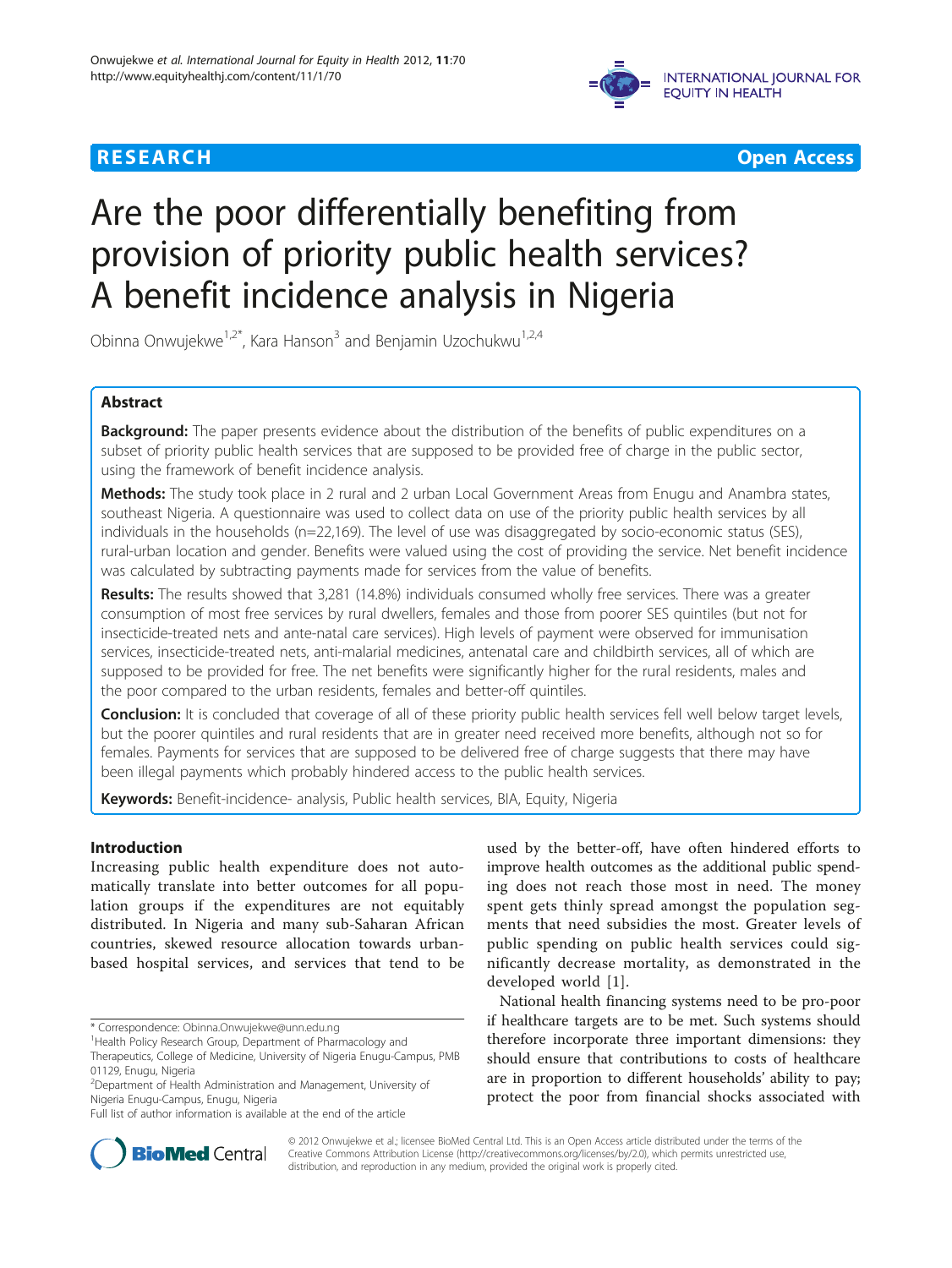severe illness; and enhance the accessibility of services to the poor [\[2](#page-10-0)]. Such systems can only be achieved if healthcare planners are well-informed about the distribution of the benefits of public subsidies and of the burden of paying for health services.

The level of coverage of the population with priority health services in Nigeria has remained low over the years. The 2008 National Demographic Health Survey (NDHS) in Nigeria showed that only 23% of children are fully immunized by age 12–23 months, whilst 8% of households owned at least one insecticide-treated mosquito net, 58% of pregnant women received antenatal care (ANC) from a skilled provider, and only 35% of births take place in a health facility [[3](#page-10-0)]. The NDHS data were disaggregated into different population groupings to provide evidence of equity or inequity, and show evidence of an inequitable distribution of utilisation for most services such as immunisation in children, contraceptives, treatment of acute respiratory infections, malaria and diarrhoea, and ownership of insecticidetreated nets (ITNs).

However, existing data in Nigeria do not link service utilization to the value of benefits received or to payments that are made for different interventions by different population groups. There are concerns that public health interventions, which may not be reaching poor and marginalised populations have amongst others things led investigators to examine the coverage of public health interventions among persons with differing socioeconomic status [[4\]](#page-10-0). This information is required by decision-makers to implement strategies that will increase equity in consumption of public expenditures on priority public health services.

Benefit incidence analysis (BIA) is a powerful tool for assessing how efficiently public spending is targeted to the poor and who benefits from expenditure on public services such as education and health. According to some authors, [\[5\]](#page-10-0), BIA became an established approach through the work of [\[6\]](#page-10-0) on Malaysia and that of Selowsky [\[7](#page-10-0)] on Colombia. Recipients are usually distinguished by their relative economic position, but the geographic distribution of spending can also be examined, as can the distribution across characteristics such as ethnicity and age [[8\]](#page-10-0). Analysing benefit incidence of public sector expenditure is tantamount to testing fiscal policy performance with respect to reduced poverty and inequality.

The objective of this study was to generate new knowledge about the beneficiaries of government expenditures on priority public health interventions, by evaluating the benefit incidence (based on socio-economic groups, gender, rural–urban location) of a set of publicly-financed public health interventions that are supposed to be provided free of charge.

# Research methods

# Conceptual framework

In this study, BIA focused on a limited set of public services that are supposed to be provided free of charge. Conducting a BIA follows a number of key steps [\[5,8-](#page-10-0) [10\]](#page-10-0): (1) Identification of users on the basis of household surveys; (2) Aggregation of users into groups of interest (commonly defined by income levels, region, urban/rural location, poor/non-poor, occupation, ethnicity, etc.); (3) Estimation of the value of the benefit: typically estimated as the cost of providing the service; (4) Accounting for out-of-pocket expenditures by households to access the services; and (5) Examination of the distribution of net subsidies for different population groups. BIA requires: (1) individual or household-level data from household surveys on welfare and on the use of service and receipt of public spending; and (2) information on unit costs of public expenditure to estimate the value of the benefits. Analysis is usually undertaken at the individual level.

#### Research area

The research was undertaken in 4 selected Local Government Areas (LGAs); 1 rural and 1 urban LGAs from Enugu and Anambra states respectively (2 LGAs per state). The two state capitals were selected as the urban LGAs and two rural LGAs were selected where it was believed that all the major financing mechanisms were operational.

Enugu is the capital city of Enugu state. There are 17 LGAs in the state, of which 5 are largely urban. Enugu state has an estimated population of about 3,257,198 (from the 2006 Nigerian census). Anambra state has a population of 4,177,828 (from the 2006 Nigerian census). Its capital city is Awka, and it is made up of 21 LGAs, 6 of which are urban. Each state capital has a tertiary hospital and each urban LGA has a public general hospital. There are public health centres in all rural LGAs. The private sector is represented by: private hospitals, clinics, pharmacies, PMDs and mission hospitals, all of which are found in both states.

# Study design and data collection

A pre-tested questionnaire was administered by trained field workers to randomly selected householders from 4 LGAs (1,200 people per LGA). The sample size per state was estimated using: the estimated number of households in the urban and rural LGAs per state; a power of 80% and 95% confidence level to detect socioeconomic and other population group differences in consumption of benefits priority public health services. In each selected household, one woman (the primary care giver) – or in her absence the male head of the household – was interviewed and they provided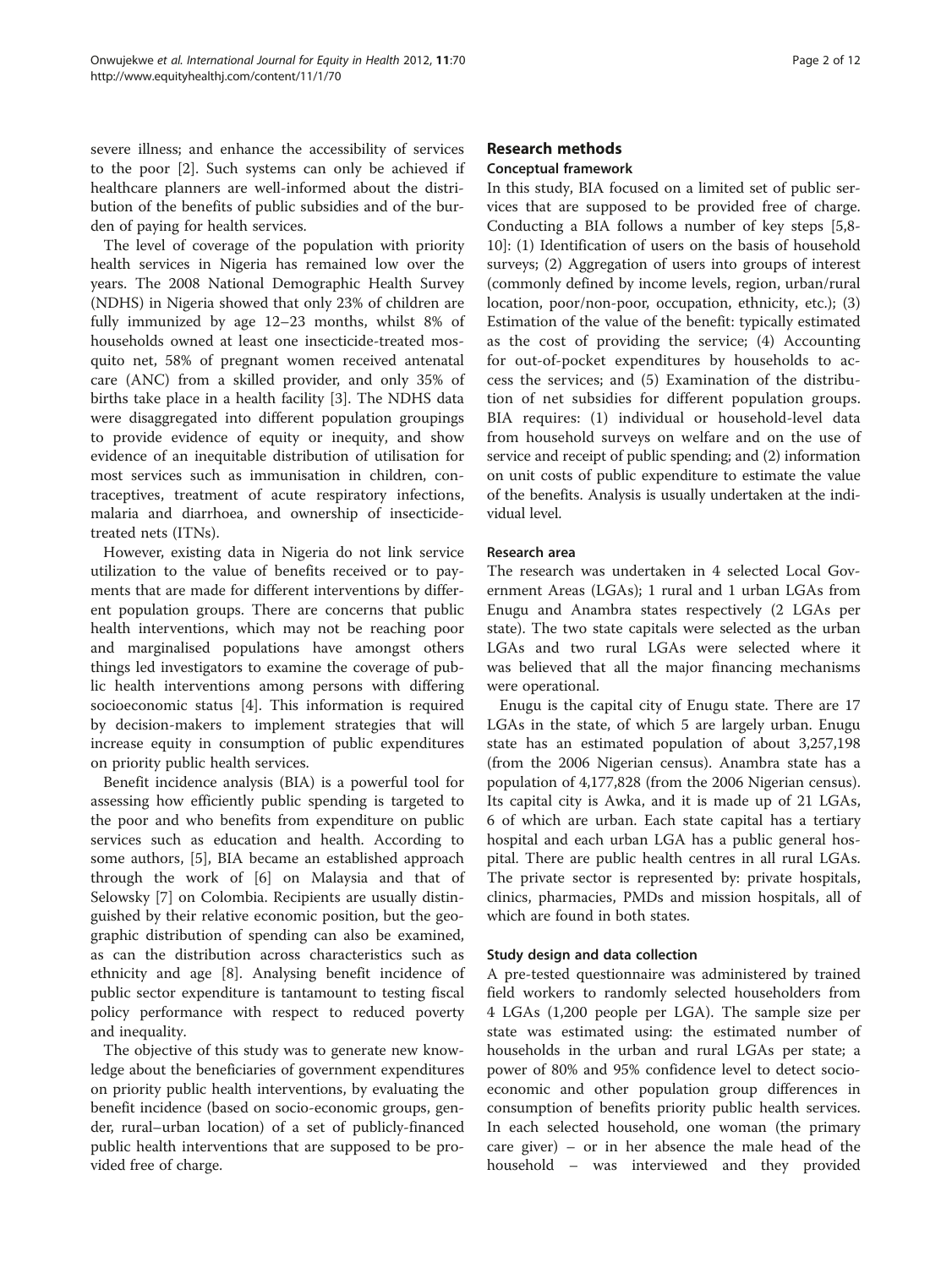information about all the household members. A one month recall period was used to collect information on outpatient healthcare expenditure and expenditure on other goods and services.

The questionnaire inquired about the number of individuals living within different households that consumed some priority entirely free health services within six months to the date of interview. The number of times that an individual consumed a free service was also elicited. The questionnaire also inquired about the number of individuals living within households that consumed the above listed public health services within six months to the date of the interview, but that paid some money in order to consume the services. Data was therefore collected on the amounts of money that were paid to consume the listed public health services. Data was also collected on socio-economic and demographic characteristics of the respondents and their households.

The priority public health services that were supposed to be provided free of charge and that were examined in this study were: immunisation services, insecticidetreated nets (ITNs), artemisinin-based combination therapy (ACT) for children and pregnant women; ante-natal care (ANC) in primary health care (PHC) centres; normal delivery in PHC centres; antiretroviral drugs in public facilities; family planning (FP) services; and treatment of tuberculosis.

#### Data analysis

Individual-level data were used for the service-specific BIA. The data set for the households reports on 4,873 households, whilst the data for individuals reports on 22,169 people. The frequency distributions of the variables by SES, rural–urban location, and gender were calculated and chi-squared (Chi<sup>2</sup>) tests of trend were used to test for differences in distributions across socioeconomic groups. The Kruskal-Wallis non-parametric test, which reports a  $Chi<sup>2</sup>$  statistic, was used to compare differences in means of continuous variables. The Kruskal-Wallis is the non-parametric equivalent of ANOVA.

Principal components analysis (PCA) was used to create a socio-economic status (SES) index using information on the households' ownership of a: radio; bicycle; motorcycle; car; refrigerator; generator; kerosene lamp; together with the weekly household cost of food (a good measure of household SES since households typically spend more than 50% of their income on food [\[11](#page-10-0)]. A PCA model was estimated over the complete dataset for the household data. Individuals were assigned the index value of their households and then divided into quintiles. Hence, individuals from the same household all had the same SES index. The index was used to divide the households and individuals into five equal sized SES groups (quintiles). The first principal component of the PCA was used to derive weights for the SES index [\[12](#page-10-0)]. The highest weight was given to ownership of a fridge (0.53), followed by ownership of a television (0.50), ownership of a car (0.41), ownership of a generator (0.39), ownership of a radio (0.28), per capita food value (0.20), ownership of a bicycle (−0.15), ownership of a motorcycle  $(0.08)$ , and ownership of a kerosene lamp  $(-0.03)$ . The quintiles were Q1 (most poor); Q2 (very poor); Q3 (poor); Q4 (less poor); and Q5 (least poor). The measure of inequity in household healthcare payments was the concentration index which varies from −1 and +1. A negative sign denotes that the distribution of the variable of interest favours the poor, and if positive, it means that it favours the least poor [\[13](#page-10-0)].

The standard methods for BIA were employed: use micro-data to estimate utilisation of the various services; weight the utilisation of different services by their cost in order to arrive at a total "value" of public subsidies (net of payments); and assess the distribution of these subsidies. The unit costs of the services were gathered from several sources: (1) unit standard hospital charges in the two states – collected from Anambra State Ministry of Health [[14\]](#page-10-0) and Enugu State Ministry of Health [[15\]](#page-10-0); (2) unit costs/fees for the services as computed by the National Health Insurance Scheme and in the National Strategic Health Development Plan by Federal Ministry of Health [[16](#page-10-0)]; and (3) unit costs calculated from costing data of Ministries of Health, development partners and from literature [[17](#page-10-0)]. The different perspectives for deriving unit costs were used where appropriate. Ideally, a detailed costing of the services work would have been undertaken as part of this research. However, due to a lack of resources (personnel, time and money) to undertake such a huge exercise, the study used existing data as follows:

- 500 Naira for immunisation: Anambra Ministry of Health [[13,14,16](#page-10-0)]
- 1,000 Naira for insecticide-treated nets: market survey of average price of ITNs [[13](#page-10-0)-[15\]](#page-10-0)
- 1,000 Naira for artemisinin-based combination therapy (ACT): market survey of average price of ACTs; [\[13,14\]](#page-10-0)2,000 Naira for ante-natal care (ANC) services: average cost; [[13](#page-10-0)-[15](#page-10-0)].
- 7,500 Naira for normal delivery: average cost; [[13-15\]](#page-10-0).
- 10,000 Naira for antiretroviral drugs: official price of subsidy fixed by the Federal Government of Nigeria [[10](#page-10-0)].
- 1,000 Naira for FP: market survey of average price; [[13](#page-10-0),[14](#page-10-0)].
- 25,000 Naira for treatment of tuberculosis: average cost of treatment; [[13](#page-10-0),[14](#page-10-0)].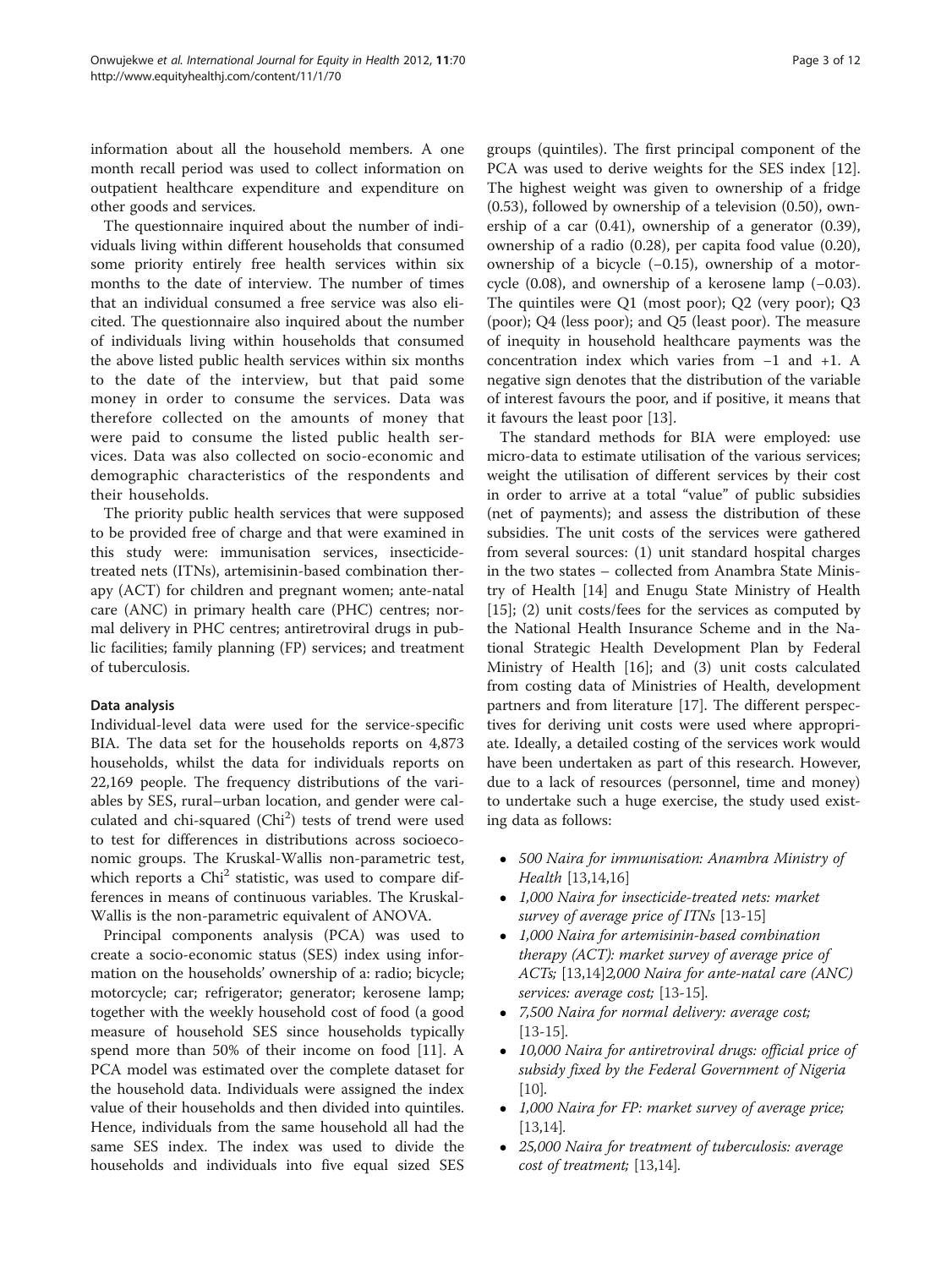The values of gross benefits for the different services were arrived at by multiplying the unit costs by service utilisation (utilisation rates). This also depended on the number of times an individual consumed a free service. Hence the value of benefit to an individual that consumed a specific free services two times was double that of an individual that consumed the same free service once. The benefits accruing to individuals belonging to the same households were aggregated to determine whether some SES households were capturing more benefits than others (calculating the total value of services accessed by the households belonging to different SES groups). The data were also analysed to show the relative benefits that the different population groups accrued by comparing the shares of service users in each target group to their share in the population.

The net benefits were calculated by subtracting payments made for the services from the gross value of benefits (gross benefits). However, not all individuals that benefited from free services made payments and conversely, not all people that made payments accessed free services. Hence, the aggregate net benefit (adding net benefits from all services) rather than net benefit for individual services gives a better picture of BIA.

The following indicators were calculated: level of use of priority free public health services by individuals; level of use of priority subsidised public health services by individuals; amounts spent on priority free or subsidised health services; unit subsidies for different healthcare services; benefit-incidence ratios of different free priority public health services; amount of benefits accruing to households belonging to different SES groups; amount of money that people paid for supposedly free services; and net benefits.

Ethics approval for the study was obtained from the University of Nigeria Teaching Hospital Ethics Committee. All the respondents gave informed consent before they were interviewed.

#### Results

#### Socio-economic and demographic characteristics

A total of 2,446 and 2,472 households were interviewed in Enugu and Anambra states, respectively. There were 2,390 rural households and 2,483 urban households. Data were obtained for 11,047 individuals in Enugu state and 11,169 in Anambra state, and for 12,744 and 9,472 urban and rural individuals, respectively. The overall average household size was 5 people, which was the same in the two states but lower in the rural areas. The mean age of the respondents was 41.6 years. The majority of the respondents were female and had some formal education. Household weekly food expenditure was 3,143 Naira (US\$26.2) from the combined data. Most of

the households owned functional radios and kerosene lamps. Bicycles, motorcycles, cars, and generators were the least commonly owned household assets. The respondents from the urban areas belonged to better-off SES quintiles when compared with those from the rural areas.

### Benefit incidence for different population groups consuming entirely free services

Rural residents consumed slightly more free priority public health services than their share of the population, compared to urban households (Table 1), with 57% of the population consuming approximately 55% of the services. There was very little difference in access of services by socio-economic group, and no difference by gender. Table [2](#page-4-0) shows the number of individuals that consumed services at least once, whilst Table [3](#page-5-0) shows the value of benefits of all service consumption by the individuals that did, as some individuals reportedly consumed some services more than once.

Immunisation services were the most commonly used free services, consumed by individuals from 2,992 households (Table [2](#page-4-0)). They were followed by ITNs (313 people from households) and free antimalarial drugs (people from 61 households). Only one household had one person in the sample that accessed free HIV treatment services. The results also show that people from 22 households consumed free ANC, 3 free deliveries, 7 TB treatments, and 165 used "other" free services. In some of the households, the services were consumed by more than one individual.

Table 1 Number of individuals that accessed any free priority public health services, by population group

| <b>Population groupings</b> | Population group<br>share in total<br>population | Number and % of<br>group that accessed<br>free services |  |  |
|-----------------------------|--------------------------------------------------|---------------------------------------------------------|--|--|
| By urban-rural areas        |                                                  |                                                         |  |  |
| Urban $n = 12,745$          | 57.4%                                            | 1,798 (14.1%)                                           |  |  |
| Rural n = 9,473             | 42.6%                                            | 1,485 (15.7%)                                           |  |  |
| Chi-square (p-value)        |                                                  | 10.6 (.001)                                             |  |  |
| By gender                   |                                                  |                                                         |  |  |
| Males $n = 10,069$          | 45.5%                                            | 1,498 (14.9%)                                           |  |  |
| Females $n = 12,062$        | 54.5%                                            | 1,783 (14.8%)                                           |  |  |
| Chi-square (p-value)        |                                                  | .07(.40)                                                |  |  |
| By SES                      |                                                  |                                                         |  |  |
| Quintile 1 $n = 4,437$      | 20.0%                                            | 695 (15.7%)                                             |  |  |
| Quintile $2 n = 4,443$      | 20.0%                                            | 711 (16.0%)                                             |  |  |
| Quintile $3 n = 4,425$      | 19.9%                                            | 632 (14.3%)                                             |  |  |
| Quintile $4 n = 4,431$      | 19.9%                                            | 623 (14.1%)                                             |  |  |
| Quintile 5 $n = 4,433$      | 20.0%                                            | 614 (13.9%)                                             |  |  |
| Chi-square (p-value)        |                                                  | 13.8 (.008)                                             |  |  |
| Concentration index (CI)    |                                                  | $-0.03$                                                 |  |  |
|                             |                                                  |                                                         |  |  |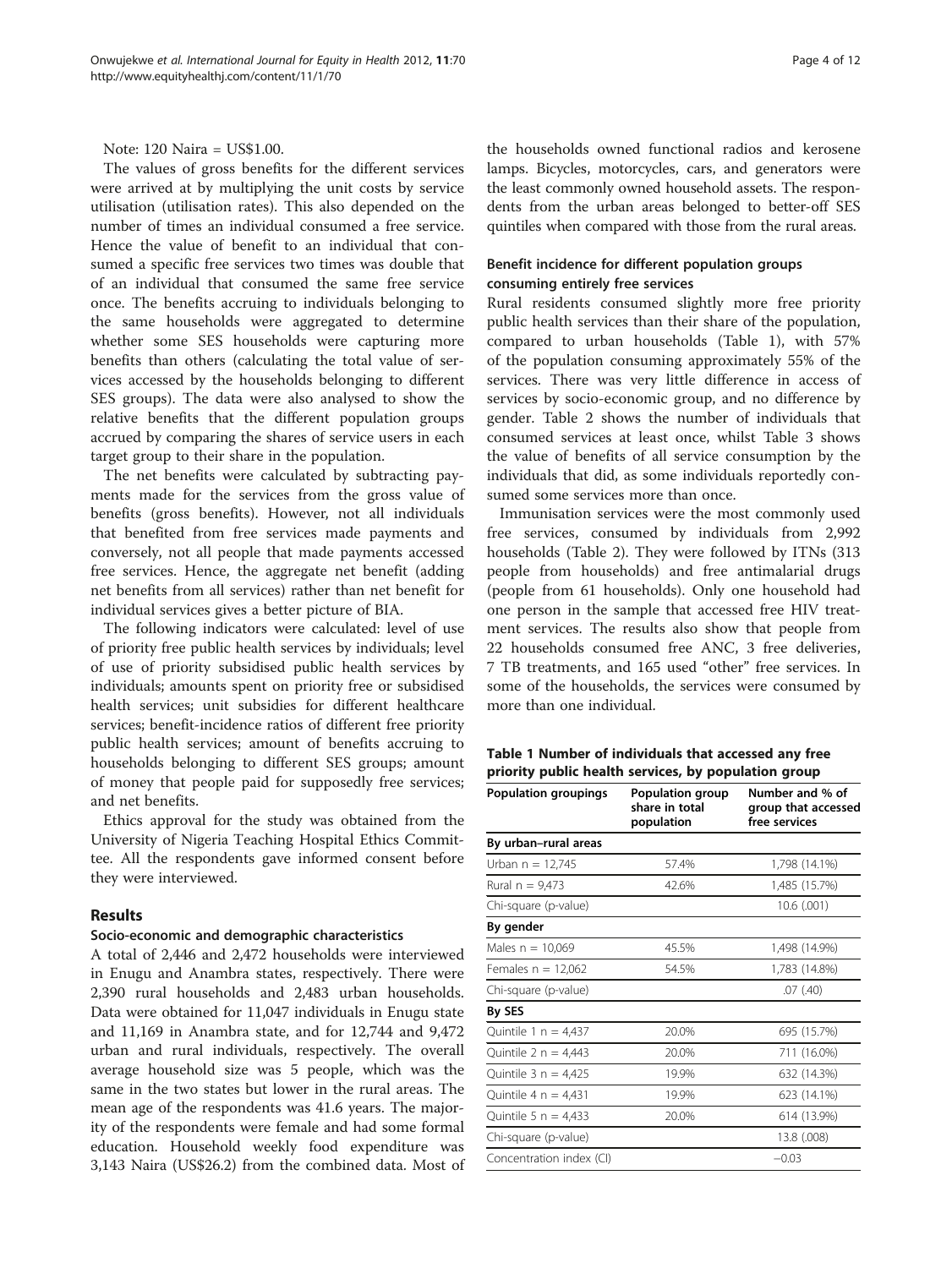|                                      | Immunisation     | Insecticide-treated<br>bets (ITNs) | Anti-malaria<br>drugs | Ante-natal<br>care (ANC) | <b>Child-birth</b><br>service | Anti-retroviral<br>drugs (ARVs) | <b>Family Planning</b><br>services (FP) | <b>Treatment of</b><br>tuberculosis (TB) |
|--------------------------------------|------------------|------------------------------------|-----------------------|--------------------------|-------------------------------|---------------------------------|-----------------------------------------|------------------------------------------|
|                                      | n (%)            | n(%)                               | n(%)                  | n (%)                    | n(%)                          | n(%)                            | n (%)                                   | n(%)                                     |
| Utilization by urban-rural residence |                  |                                    |                       |                          |                               |                                 |                                         |                                          |
| Urban $n = 12,745$ (57.4%)           | 1,649 (55%)      | 308 (98%)                          | 22 (36%)              | 16 (73%)                 | (33%)                         | $0(0\%)$                        | $\circ$                                 | 1(14%)                                   |
| Rural $n = 9,473$ (42.6%)            | 1,343 (45%)      | 5(2%)                              | 39 (54%)              | 6(27%)                   | 2(67%)                        | 1 (100%)                        | $\circ$                                 | 6 (86%)                                  |
| Chi-square (p-value)                 | 45.2 (.0001)     | 278.9 (.0001)                      | 8.1 (.003)            | $3.0$ $(.064)$           | .55(.43)                      | $1.2$ (.45)                     | N/A                                     | 4.8 (.034)                               |
| Utilization by gender                |                  |                                    |                       |                          |                               |                                 |                                         |                                          |
| Male $n = 10,069$ (45.5%)            | 1,429 (48%)      | 107 (34%)                          | 21 (34%)              | $0(0\%)$                 | $0(0\%)$                      | $0(0\%)$                        | $\circ$                                 | 3(43%)                                   |
| Female $n = 12.062$ (54.5%)          | 1,563 (52%)      | 206 (66%)                          | 40 (66%)              | 22 (100%)                | 3 (100%)                      | $1(100\%)$                      | $\circ$                                 | 4 (57%)                                  |
| Chi-square (p-value)                 | $60.3$ $(.0001)$ | 18.6 (.0001)                       | 3.21(.047)            | 18.8 (.0001)             | 2.5(0.16)                     | .85(.54)                        | N/A                                     | .027(.60)                                |
| <b>Utilization by SES</b>            |                  |                                    |                       |                          |                               |                                 |                                         |                                          |
| Quintile 1 $n = 4,437$ (20%)         | 604 (20.2%)      | 29 (9.3%)                          | 25 (41%)              | 2(9%)                    | (33%)                         | $0(0\%)$                        | $\circ$                                 | 2(29%)                                   |
| Ouintile $2 n = 4.443$ (20%)         | 664 (22.2%)      | 59 (18.9%)                         | 8 (13%)               | 2(9%)                    | $0(0\%)$                      | $0(0\%)$                        | $\circ$                                 | 2(29%)                                   |
| Quintile $3 n = 4,425 (19.9%)$       | 585 (19.6%)      | 56 (17.8%)                         | 8 (13%)               | 1(5%)                    | (33%)                         | $0(0\%)$                        | $\circ$                                 | 2(29%)                                   |
| Ouintile 4 $n = 4.431$ (19.9%)       | 569 (19.0%)      | 94 (30%)                           | 12 (20%)              | 12 (55%)                 | (33%)                         | $0(0\%)$                        | $\circ$                                 | 1(14%)                                   |
| Quintile 5 $n = 4,433$ (20%)         | 570 (19.1%)      | 75 (24%)                           | 8 (13%)               | 5(23%)                   | $0(0\%)$                      | 1 (100%)                        | $\overline{0}$                          | $0(0\%)$                                 |
| Chi-square (p-value)                 | 64.6 (.0001)     | 55.6 (.0001)                       | 15.3 (.005)           | 15.4(.04)                | 2.22(.73)                     | $4.3$ (.37)                     | N/A                                     | 2.8(.72)                                 |
| Concentration index (CI)             | $-0.02$          | 0.17                               | $-0.20$               | 0.27                     | $-0.13$                       | $\overline{\phantom{a}}$        | $\overline{\phantom{a}}$                | $-0.29$                                  |
| <b>Total</b>                         | 2,992            | 313                                | 61                    | 22                       | $\overline{3}$                |                                 | $\circ$                                 | $\overline{7}$                           |

#### <span id="page-4-0"></span>Table 2 Number of individuals that accessed specific free public health goods and services, by population group

n= number of people that used the services.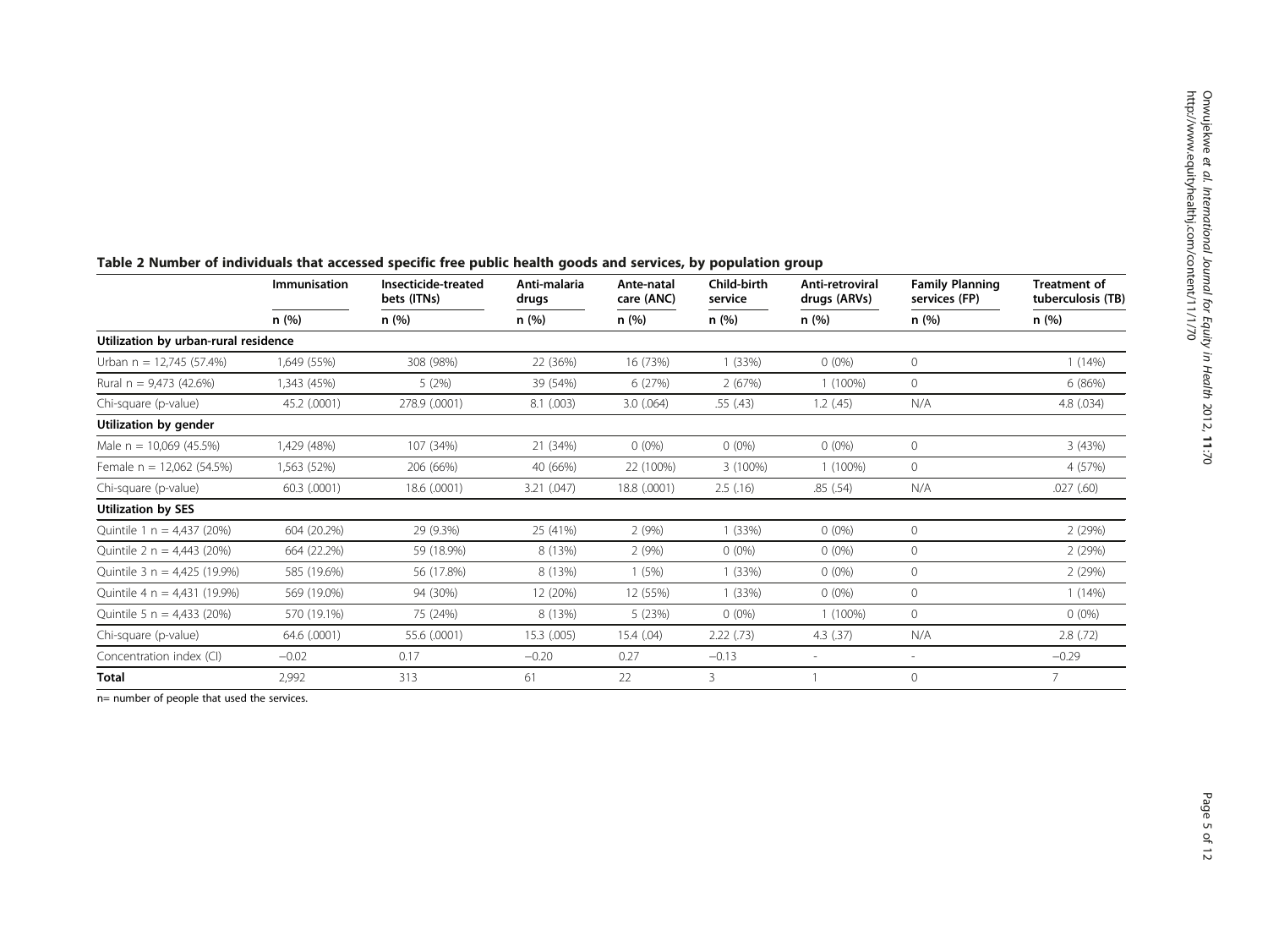|                                         | <b>Immunisation</b> | <b>ITNs</b>   | Anti-malaria<br>drugs | <b>ANC</b>      | <b>Childbirth</b> | <b>ARVs</b>              | <b>FP</b>                | TB              |
|-----------------------------------------|---------------------|---------------|-----------------------|-----------------|-------------------|--------------------------|--------------------------|-----------------|
|                                         | Mean (SD)           | Mean (SD)     | Mean (SD)             | Mean (SD)       | Mean (SD)         | Mean (SD)                | Mean (SD)                | Mean (SD)       |
| Gross benefits by urban-rural residence |                     |               |                       |                 |                   |                          |                          |                 |
| Urban                                   | 457.3 (140.0)       | 176.2 (381.1) | 13.7 (125.8)          | 81.3 (1,224.2)  | 4.3 (179.4)       | $\mathbf{0}$             | 0                        | 14.3 (598.5)    |
| Rural                                   | 419.7 (183.7)       | 3.3(57.5)     | 33.7 (246.7)          | 11.0(181.1)     | 10.3 (278.4)      | 0                        | 0                        | 159.8 (2,576.3) |
| Kruskal-Wallis (p-value)                | 45.2 (.0001)        | 278.8 (.0001) | $8.2$ (.004)          | 2.9(0.08)       | $0.47$ (.49)      | $\overline{\phantom{a}}$ |                          | $4.8$ $(0.03)$  |
| Gross benefits by gender                |                     |               |                       |                 |                   |                          |                          |                 |
| Males                                   | 463.4 (130.3)       | 71.9 (258.4)  | 16.2(141.5)           | <b>NA</b>       | NA.               | 0                        | $\Omega$                 | 69.1 (1,609.0)  |
| Females                                 | 419.7 (183.6)       | 116.5 (321.1) | 28.5 (224.9)          | <b>NA</b>       | <b>NA</b>         | 0                        | $\circ$                  | 88.1 (1,914.8)  |
| Kruskal-Wallis (p-value)                | $60.3$ $(0001)$     | 18.6 (.0001)  | $3.2$ (.07)           | 18.7 (.0001)    | $2.6$ $(.10)$     | $\overline{\phantom{a}}$ | $\overline{\phantom{a}}$ | $0.02$ (.88)    |
| Gross benefits by SES                   |                     |               |                       |                 |                   |                          |                          |                 |
| Quintile 1                              | 398.3 (201.4)       | 40.9 (198.1)  | 41.4 (226.3)          | 8.8 (170.6)     | 11.0 (287.6)      | 0                        | 0                        | 76.0 (1,377.3)  |
| Quintile 2                              | 447.9 (152.9)       | 83.0 (276.1)  | 12.8 (124.3)          | 34.4 (535.0)    | $\Omega$          | 0                        | $\Omega$                 | 109.5 (2,134.7) |
| Quintile 3                              | 447.9 (152.9)       | 90.8 (287.5)  | 24.5 (281.9)          | 55.6 (1,374.4)  | 12.3 (303.2)      | 0                        | $\Omega$                 | 164.5 (2,865.3) |
| Quintile 4                              | 450.1 (150.0)       | 154.1 (361.3) | 19.7 (139.0)          | 102.0 (1,207.9) | 12.3 (304.2)      | 0                        | $\circ$                  | 41.5 (1,018.1)  |
| Quintile 5                              | 460.4 (135.2)       | 124.2 (330.1) | 15.0 (134.5)          | 53.5 (825.0)    | 0                 | 0                        | $\Omega$                 | $\Omega$        |
| Kruskal-Wallis (p-value)                | 64.5 (.0003)        | 56.7 (.0001)  | 15.3 (.004)           | 20.3 (.0004)    | $2.0$ (.73)       | $\overline{\phantom{a}}$ | $\overline{\phantom{a}}$ | $2.1$ (.72)     |
| Concentration index                     | 0.03                | 0.19          | $-0.16$               | 0.25            | $-0.11$           |                          |                          | $-0.22$         |

<span id="page-5-0"></span>Table 3 Distribution of gross benefits of consumption of specific free public health goods and services, by population group (in Naira)

Compared to their share in the sample population, rural dwellers accessed relatively more immunisation services, antimalarial drugs, and TB treatment services compared to urban dwellers (Table [2](#page-4-0)). Conversely, urban residents accessed more of the free ITNs and ANC services. Females generally used more of the free services than males did. Use of immunisation services was higher for poorer SES quintiles, and the poorest SES quintiles benefited relatively more from free antimalarial drugs. However, the better-off quintiles captured the majority of the benefits of ITNs and ANC services.

Table 3 translates the level of utilisation of various services into monetary units, valuing utilisation by the unit cost of the different services and comparing these across the different population groups. The benefits for individuals that utilized free services more than once was higher than those for individuals that utilized free services only once. The mean value per person of benefits of consuming immunisation services was 439.5 Naira (US\$3.7). It was 22.9 Naira (US\$0.20) for ITNs, 49.4 Naira (US\$0.41) for antimalarial drugs, 7.0 Naira (US \$0.06) for ANC, and 79.4 Naira (US\$0.67) for TB services. Because there was effectively no consumption of family planning and ARVs, the benefits of these services was zero. The distribution of these benefits favoured urban areas for immunisation services, ITNs and ANC, whilst it favoured rural residents for anti-malaria drugs, childbirth services and TB treatment. Males received slightly more of the benefits of immunisation services, whilst females received more of the benefits of all of the

other services. The table also shows that the better-off SES quintiles captured more of the benefits of immunisation services, ITNs and ANC services, whilst the poorer SES quintiles captured more of the benefits of free anti-malaria drugs and treatment for TB. The obvious disparity between the utilisation incidence analysis (which showed that use of immunization was more among poorer SES quintiles) and the BIA (which shows that the benefits favoured the better-off SES quintiles) was because more individuals in better-off SES quintiles consumed the services more than once, whilst the poor individuals consumed mostly once.

### Benefit incidence for different population groups consuming supposedly free services but made various payments for them

Although all of these priority services are notionally free, large numbers of people spent money on immunisation services, ITNs, anti-malaria drugs, ANC, child birth services, and TB treatment. However, we conducted no further analysis to determine whether these expenditures were informal payments to public providers or payments made to private providers. This is because for some reason people are choosing to consume these services in the private sector even though they are available in the public sector "for free".

It was found that 523 (4.1%) and 244 (2.6%) of urban and rural residents respectively made payments in order to consume some of the services. Generally, more urbanites spent money on most public health services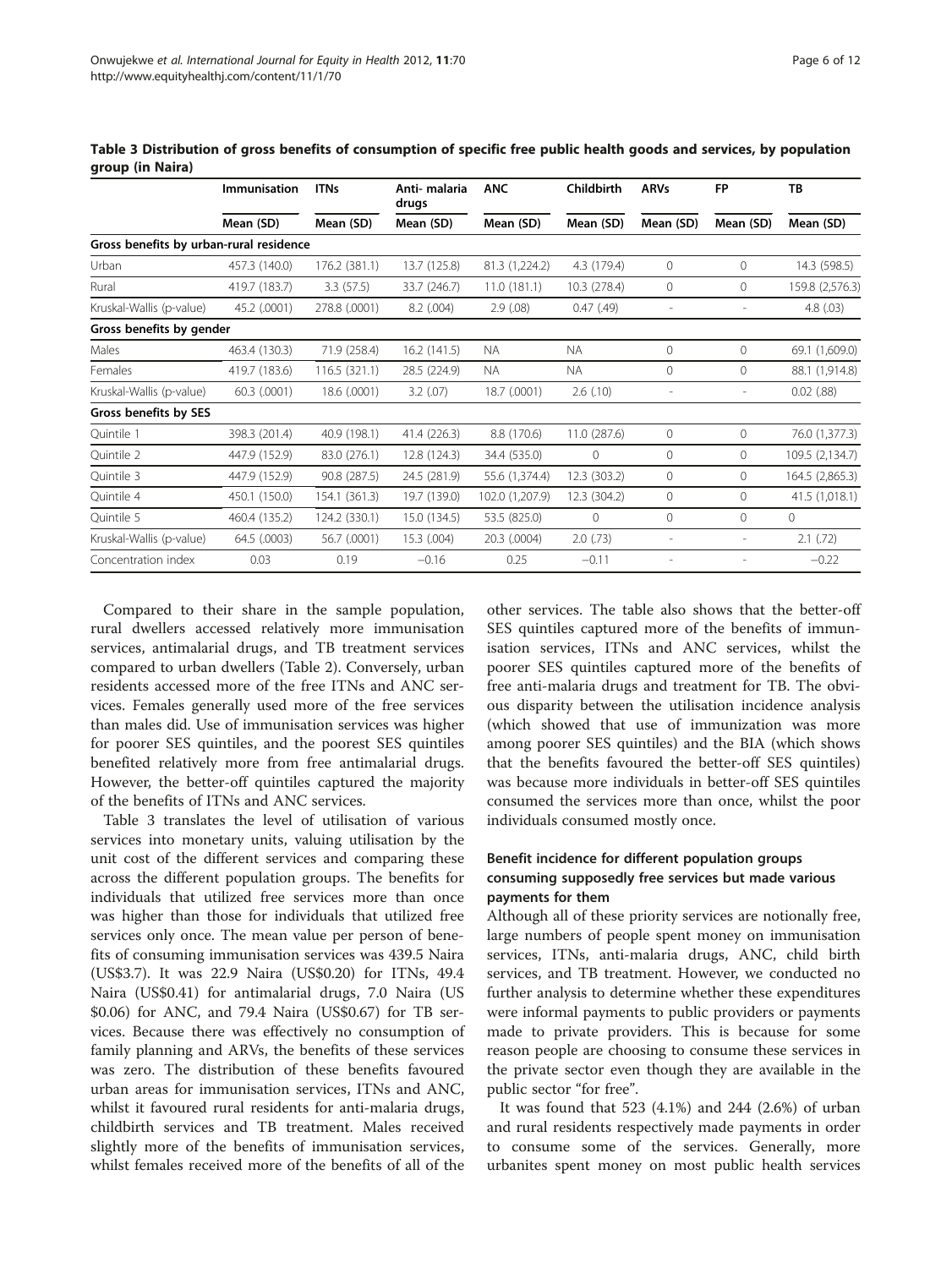except for treatment of TB compared to rural dwellers. For instance, 56% of those who paid something for immunization services were urban residents and 44% were rural residents. Also, 56% of females and 44% of males spent money on the services. It was found that 4.2% of men stated that they paid for ANC, most likely paid for their wives. Those in the lowest SES groups were most likely to make a payment for immunisation services.

Table 4 presents the results of the people that made payments for the supposedly free services. The cases in Table 4 are different from those in Table [2](#page-4-0) which refers to only people that consumed free services without having to pay for them. Table 4 illustrates that in terms of their share of total population, the urban dwellers made more payments for anti-malaria drugs and childbirth services, whilst the rural dwellers made more payments for immunisation services, ITNs, ANC and treatment of TB. Females generally made more payments than males compared to their share of the total population. Also, poorest SES quintile consumed and made most payments for immunisation services, whilst the better-off SES quintiles consumed and made most payments for all the other services compared to their share of the total population.

The mean payment for only the people that paid was 206 Naira (US\$ 1.7) for immunisation, 543 Naira (US \$4.5) for ITNs, 1071 Naira (US\$8.9) for anti-malaria drugs, 2020 Naira (US\$16.8) for ANC, 11064 Naira (US \$92.2) for childbirth services and 793 Naira (US\$6.6) for treatment of tuberculosis. Table [5](#page-7-0) shows that in urban areas more money was spent for all services except for child birth services compared to rural areas for the general population. There was also higher expenditure amongst better-off SES quintiles.

#### Net benefit incidence

Table [6](#page-8-0) shows the net benefit to individuals for different services and for aggregate net benefit from all the services to different population groups. It shows that for some of the services, there were negative net benefits, in other words, the amount paid out-of-pocket exceeded the cost of the services. This occurred for consumption of anti-malarial drugs, ANC and childbirth services. All of these involve a lot of private sector provision, where costs may be greater and/or profits are earned. However, immunisation services had positive net befit for all population groups. The net benefit due to immunisation was incurred more for rural dwellers, residents of Anambra state, males and worse-off SES groups. Conversely, net benefit from ITNs was more for urban residents, females and better-off SES groups. The poor received greater aggregate net benefits of priority public healthcare services, with a negative concentration index and aggregate net benefits decreased as SES quintile increased (Table [5\)](#page-7-0). Aggregate net benefit was also higher in rural areas compared to urban areas. There

|                                           | Immunisation  | <b>ITNs</b>    | Anti-malaria<br>drugs | <b>ANC</b>    | Childbirth  | <b>ARVs</b>  | <b>FP</b>      | TB             |
|-------------------------------------------|---------------|----------------|-----------------------|---------------|-------------|--------------|----------------|----------------|
|                                           | n (%)         | n (%)          | n(%)                  | n(%)          | n(%)        | n (%)        | n(%)           | n (%)          |
| Number that paid by urban-rural residence |               |                |                       |               |             |              |                |                |
| Urban                                     | 193 (55.6%)   | $0(0\%)$       | 280 (83.6%)           | 27 (56.3%)    | 21 (75.0%)  | 1 (100%)     | $\Omega$       | 1(25%)         |
| Rural                                     | 154 (44.4%)   | 4 (100%)       | 55 (16.4%)            | 21 (43.7%)    | $7(25.0\%)$ | 0            | $\Omega$       | 3(75%)         |
| Chi-square (p-value)                      | 69.9 (.00001) | 20.1 (.001)    | .77(.44)              | 29.1 (.00001) | 2.4(.17)    | .17(.85)     | Na             | $11.3$ (.012)  |
| Number that paid by gender                |               |                |                       |               |             |              |                |                |
| Male                                      | 152 (43.8%)   | $\circ$        | 120 (35.8%)           | <b>NA</b>     | <b>NA</b>   | $\circ$      | $\mathbf{0}$   | 2 (50%)        |
| Female                                    | 195 (56.2%)   | 4 (100%)       | 215 (64.2%)           | NA.           | <b>NA</b>   | $\mathbf{0}$ | $\Omega$       | 2(50%)         |
| Chi-square (p-value)                      | 11.6 (.001)   | 2.3(.30)       | .26(.63)              |               |             | Na           | $1.7$ (.38)    | .33(63)        |
| Number that paid by SES                   |               |                |                       |               |             |              |                |                |
| Ouintile 1                                | 81(23.5%)     | 1(25%)         | 36 (10.8%)            | 13 (27.1%)    | 4 (14.3%)   | $\mathbf{0}$ | $\Omega$       | 1(25%)         |
| Quintile 2                                | 67 (19.4%)    | 1(25%)         | 57 (17.1%)            | $5(10.4\%)$   | 4 (14.3%)   | $\mathbf{0}$ | $\Omega$       | 2 (50%)        |
| Quintile 3                                | 70 (20.3%)    | 1(25%)         | 64 (19.2%)            | 6 (12.5%)     | 5 (17.9%)   | $\mathbf 0$  | $\circ$        | $\mathbf{0}$   |
| Quintile 4                                | 65 (18.8%)    | 1(25%)         | 78 (23.4%)            | 15 (31.3%)    | 8 (28.6%)   | $\mathbf{0}$ | $\circ$        | $\mathbf{0}$   |
| Quintile 5                                | 62 (18.0%)    | $\circ$        | 98 (29.4%)            | 9 (18.8%)     | $7(25.0\%)$ | 1/165(0.6%)  | $\circ$        | 1(25%)         |
| Chi-square (p-value)                      | 31.4 (.00001) | $2.0$ (.73)    | $6.3$ $(.18)$         | 14.8 (.005)   | .54(.97)    | 2.7(61)      |                | $5.1$ $(.28)$  |
| Concentration index                       | $-0.02$       | $-0.17$        | 0.03                  | $-0.13$       | $-0.03$     |              | $\overline{a}$ | $-0.22$        |
| Total                                     | 347           | $\overline{4}$ | 335                   | 48            | 28          |              | $\Omega$       | $\overline{4}$ |

Table 4 Users of different supposedly free public health goods and services who made payments for them

n=number of people that paid for the services.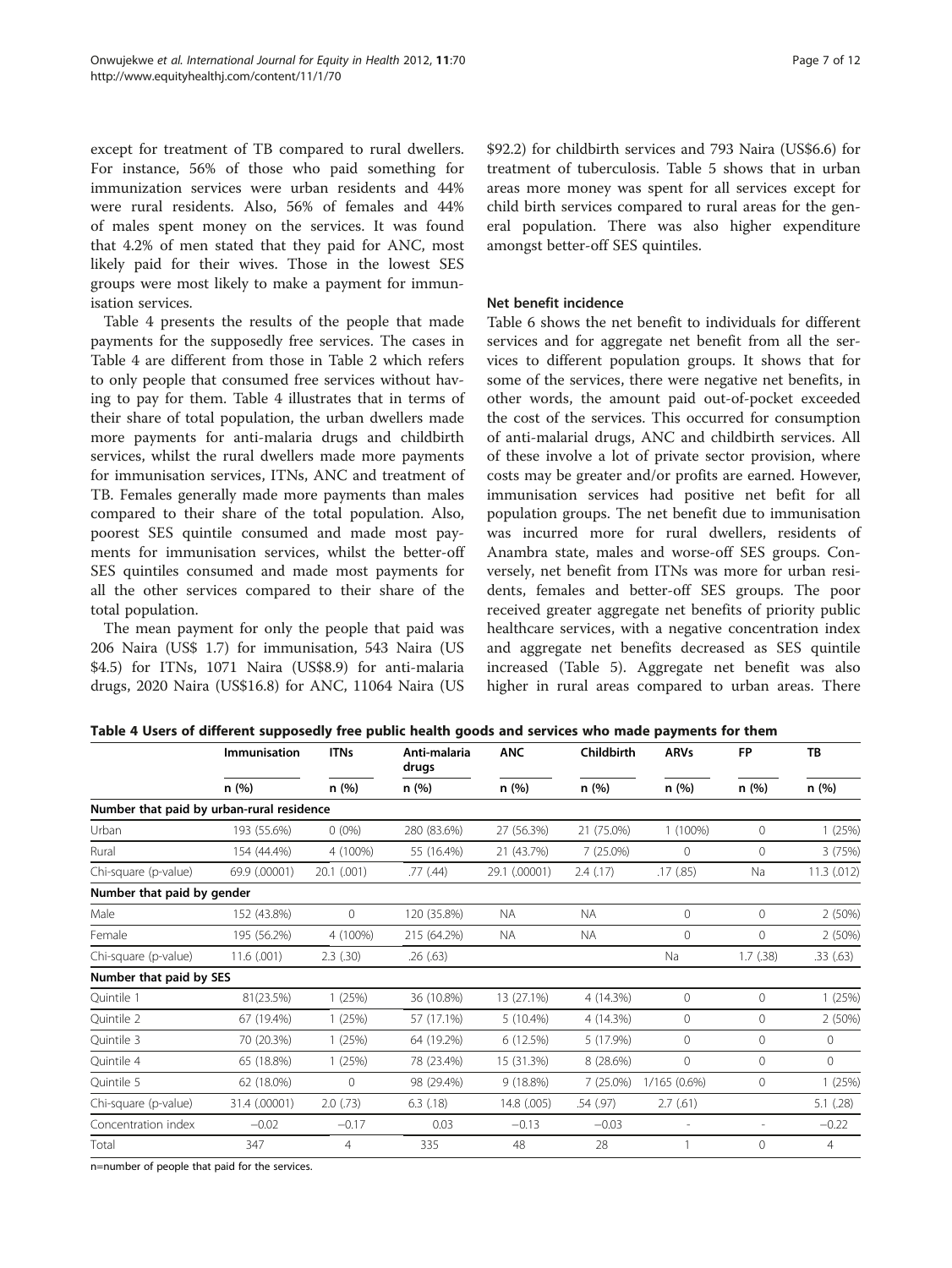|                                       | Immunisation  | <b>ITNs</b>   | Anti-malaria<br>drugs | <b>ANC</b>       | Child-birth     | <b>ARVs</b>              | <b>FP</b>      | TB           |
|---------------------------------------|---------------|---------------|-----------------------|------------------|-----------------|--------------------------|----------------|--------------|
|                                       | Mean (SD)     | Mean (SD)     | Mean (SD)             | Mean (SD)        | Mean (SD)       | Mean (SD)                | Mean (SD)      | Mean (SD)    |
| Expenditures by urban-rural residence |               |               |                       |                  |                 |                          |                |              |
| Urban                                 | 56.2 (180.5)  | 0(0)          | 613.3 (2,214.2)       | 71.5 (411.6)     | 443.6 (3,160.0) | 0(0)                     | 0(0)           | 0(0)         |
| Rural                                 | 125.0 (320.9) | 22.8 (205.3)  | 168.1 (407.8)         | 566.4 (2,518.7)  | 728.6 (4,779.3) | 0(0)                     | 0(0)           | 25.9 (172.6) |
| Kruskal-Wallis (p-value)              | 117.2 (.0001) | 22.3 (.0001)  | 8.3(.004)             | 30.5 (.0001)     | 2.6(0.11)       | $\overline{\phantom{a}}$ | $\overline{a}$ | 17.1 (.0001) |
| <b>Expenditures by Gender</b>         |               |               |                       |                  |                 |                          |                |              |
| Male                                  | 84.7 (245.6)  | 0(0)          | 371.8 (738.6)         | <b>NA</b>        | NA.             | 0(0)                     | 0(0)           | .80(12.0)    |
| Female                                | 70.1 (221.5)  | 5.5 (100.9)   | 630.6 (2,479.2)       | NA.              | ΝA              | 0(0)                     | 0(0)           | 5.6(83.7)    |
| Kruskal-Wallis (p-value)              | $6.5$ (.01)   | 2.3(12)       | $0.3$ (.59)           | 25.3 (.0001)     | 16.4 (.0001)    |                          |                | $0.02$ (.90) |
| <b>Expenditures by SES</b>            |               |               |                       |                  |                 |                          |                |              |
| Quintile 1                            | 73.7 (200.2)  | .29(2.43)     | 197.05 (441.5)        | 380.7 (1,379.0)  | 206.1 (858.1)   | 0(0)                     | 0(0)           | 2.7(22.2)    |
| Quintile 2                            | 69.6 (191.7)  | .95(9.8)      | 373.49 (1,107.8)      | 48.1 (322.9)     | 490.2 (3,177.9) | 0(0)                     | 0(0)           | 21.0 (160.9) |
| Quintile 3                            | 108.5 (291.5) | .44(4.7)      | 358.25 (691.1)        | 261.1 (2,135.8)  | 531.3 (4,312.5) | 0(0)                     | 0(0)           | 0(0)         |
| Quintile 4                            | 56.5 (232.8)  | 11.83 (153.9) | 691.12 (3,275.4)      | 142.7 (626.7)    | 573.7 (3,325.0) | 0(0)                     | 0(0)           | 0(0)         |
| Quintile 5                            | 74.5 (222.9)  | .00(.00)      | 773.7 (1,883.1)       | 51.5 (278.6)     | 476.9 (3,735.0) | 0(0)                     | 0(0)           | 0(0)         |
| Kruskal-Wallis (p-value)              | 19.5 (.0006)  | 2.0(0.73)     | 9.0(0.06)             | 15.6 (.004)      | $0.68$ $(.095)$ |                          |                | 7.9 (.09)    |
| Concentration index                   | $-0.10$       | 0.13          | 0.13                  | $-0.41$          | $-0.08$         | $\overline{\phantom{a}}$ | $\overline{a}$ | $-0.45$      |
| Total                                 | 75.6 (230.7)  | 3.5(80.4)     | 535.7 (2,026.0)       | 150.97 (1,088.8) | 485.8 (3,444.4) | 0(0)                     | 0(0)           | 3.9(67.1)    |

<span id="page-7-0"></span>Table 5 Mean payment for specific public health goods and services, by population group (in Naira)

was no statistically significantly difference (p>0.5) in aggregate net benefit between males and females.

#### **Discussion**

It was surprising to find that very few individuals had consumed wholly free services. This is despite the purported widespread availability in the study area of free immunisation services and malaria treatment services for pregnant women and children under-five. The finding that immunisation services were the most commonly used free service, followed distantly by Insecticide Treated Nets (ITNs) and antimalarial drugs was expected since immunisation of children through the National Programme on Immunisation is implemented on a wide scale in the fight to eradicate polio in the country. Through the availability of free ITNs and artemisininbased combination therapy (ACTs) through the Global Fund to Fight AIDS, TB and Malaria, these malaria control tools should be widely deployed. However, this study shows that procurement and deployment of the materials by the government and development partners to health facilities and government stores do not mean that they actually reach the people.

A positive finding was that the consumption of antimalarial drugs and tuberculosis (TB) services was propoor, and pro-rural. However, the distribution of ITNs and free antenatal care (ANC) both favoured the better off quintiles, and urban populations. A previous study in Nigeria found that urban dwellers received more

antimalarial drugs compared to rural dwellers, but rural dwellers owned more ITNs compared to the urbanites [[3\]](#page-10-0), which is contrary to the results from this study but the reasons for the disparity are not clear. It is generally accepted that government health expenditures should disproportionately benefit the poor. And yet in most developing countries the opposite is the case [\[18\]](#page-10-0). To the extent that need is greater among poor and among rural communities, this reflects an equitable distribution. Some of the results are unlike an analysis in Asia that showed that the distribution of public healthcare is prorich in most developing countries [[19\]](#page-10-0).

The utilisation that is reported of free services is potentially a mix of public and private utilisation since the questionnaire did not differentiate between the two, and BIA is about the incidence of public subsidies. However, it is almost impossible to find utilisation of free services in the private sector, hence, we can be almost 100% sure that reported utilisation of free services occurred entirely in the public sector and does really represent public subsidies. Nonetheless, a note of caution should still be maintained that the benefits measured could be slightly overestimating actual benefits. However, in the case of immunisation services, the assumption that free services are provided in the public sector are more likely to hold and BIA of consumption of free immunisation services may in actual fact represent the net benefit of public subsidies for such services. It is only in the private sector that people pay to have immunisation. The results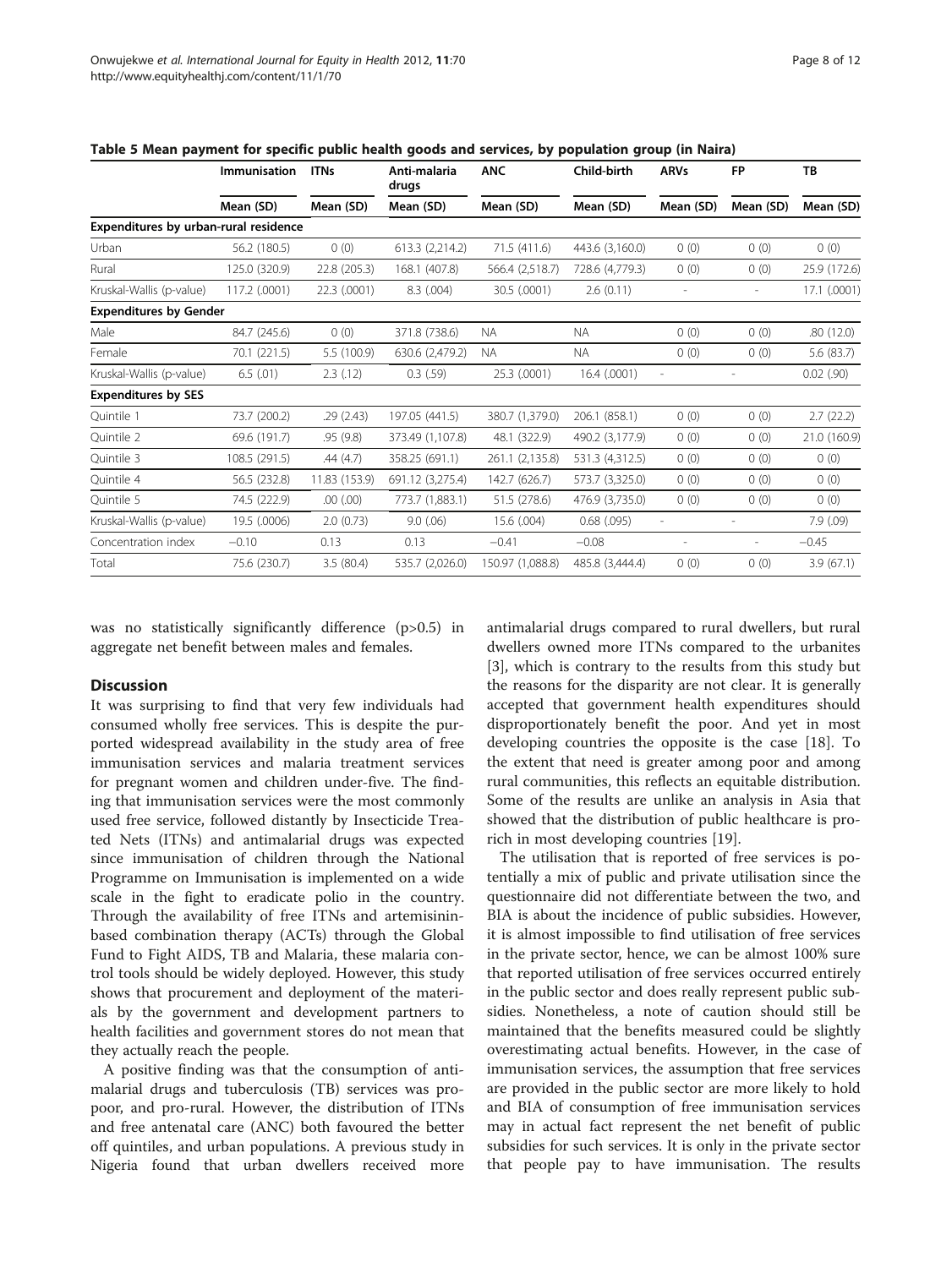|                                       | Immunisation  | <b>ITNs</b>   | Malaria drugs   | <b>ANC</b>    | <b>Child-birth</b> | <b>ARVs</b>              | $\overline{FP}$          | $\overline{TB}$ | <b>Cumulative</b><br>net benefit |
|---------------------------------------|---------------|---------------|-----------------|---------------|--------------------|--------------------------|--------------------------|-----------------|----------------------------------|
|                                       | Mean (SD)     | Mean (SD)     | Mean (SD)       | Mean (SD)     | Mean (SD)          | Mean (SD)                | Mean (SD)                | Mean (SD)       | Mean (SD)                        |
| Net benefits by urban-rural residence |               |               |                 |               |                    |                          |                          |                 |                                  |
| Urban                                 | 62.3 (169.4)  | 24.2 (153.6)  | $-24.3(476.2)$  | 8.2 (459.2)   | $-17.7(649.6)$     | 0(0)                     | 0(0)                     | 2.0(221.5)      | 54.7 (1,000.6)                   |
| Rural                                 | 68.13 (179.0) | 0.30(30.9)    | 3.23 (109.8)    | $-4.4(272.7)$ | $-5.4(483.7)$      | 0(0)                     | 0(0)                     | 23.5 (994.7)    | 88.7 (1,214.3)                   |
| Kruskal-Wallis (p-value)              | 4.5(.03)      | 223.4 (.0001) | 106.9 (.0001)   | $1.65$ (.20)  | 3.5(.06)           |                          | $\overline{\phantom{a}}$ | $1.1$ (.29)     | 9.25 (.002)                      |
| Net benefits by gender                |               |               |                 |               |                    |                          |                          |                 |                                  |
| Male                                  | 68.6 (176.9)  | 10.6 (102.5)  | $-6.6(139.0)$   | <b>NA</b>     | <b>NA</b>          | 0(0)                     | 0(0)                     | 9.91(610.2)     | 82.6 (675.5)                     |
| Female                                | 61.9(171.1)   | 16.9 (130.9)  | $-17.7(482.9)$  | <b>NA</b>     | NA                 | 0(0)                     | 0(0)                     | 12.25 (719.9)   | 58.2(1,354.7)                    |
| Kruskal-Wallis (p-value)              | 8.29 (.004)   | 39.9 (.0001)  | 41.7 (.0001)    | 4.22(.38)     | 1.1(0.9)           | $\overline{\phantom{a}}$ | $\sim$                   | $-4.4(1.0)$     | 3.1(.079)                        |
| Net benefits by SES                   |               |               |                 |               |                    |                          |                          |                 |                                  |
| Quintile 1                            | 65.4 (173.4)  | 6.3(79.2)     | 3.1(111.4)      | $-4.8(191.9)$ | $-1.4(155.3)$      | 0(0)                     | 0(0)                     | 11.2 (530.8)    | 79.8 (635.2)                     |
| Quintile 2                            | 73.1 (180.1)  | 13.5(115.6)   | $-8.0(194.8)$   | 4.25(218.3)   | $-11.3(485.3)$     | 0(0)                     | 0(0)                     | 16.4 (839.9)    | 88.3 (1,056.1)                   |
| Quintile 3                            | 61.8(173.3)   | 12.4(110.6)   | $-6.3(169.8)$   | $-6.7(341.8)$ | $-11.7(696.3)$     | 0(0)                     | 0(0)                     | 22.5 (1061.2)   | 72.1 (1,365.7)                   |
| Quintile 4                            | 62.4 (170.7)  | 21.0 (148.0)  | $-25.8(667.6)$  | 16.2 (684.8)  | $-20.2(666.5)$     | 0(0)                     | 0(0)                     | 5.6 (375.6)     | 59.2 (1,259.3)                   |
| Quintile 5                            | 61.4(170.3)   | 16.9 (129.0)  | $-26.0(391.7)$  | 5.3(308.3)    | $-17.8(724.2)$     | 0(0)                     | 0(0)                     | 0(0)            | 46.6(1,029.1)                    |
| Kruskal-Wallis (p-value)              | $13.0$ (.011) | 39.9 (.0001)  | 41.7 (.0001)    | 4.22 (.38)    | $1.1$ (.90)        | $\sim$                   | $\sim$                   | 3.2(0.52)       | $16.0$ $(.003)$                  |
| Concentration index                   | $-0.02$       | 0.16          | 0.48            | 0.90          | 0.27               | $\overline{a}$           | $\overline{\phantom{a}}$ | $-0.24$         | $-0.11$                          |
| Total                                 | 64.8 (173.6)  | 14.0 (118.6)  | $-12.58(368.0)$ | 2.84 (390.8)  | $-12.46(564.69)$   | 0(0)                     | 0(0)                     | 11.2(671.6)     | 69.2 (1,098.1)                   |

# <span id="page-8-0"></span>Table 6 Distribution of net benefits of consumption of specific free public health services by population group (in Naira)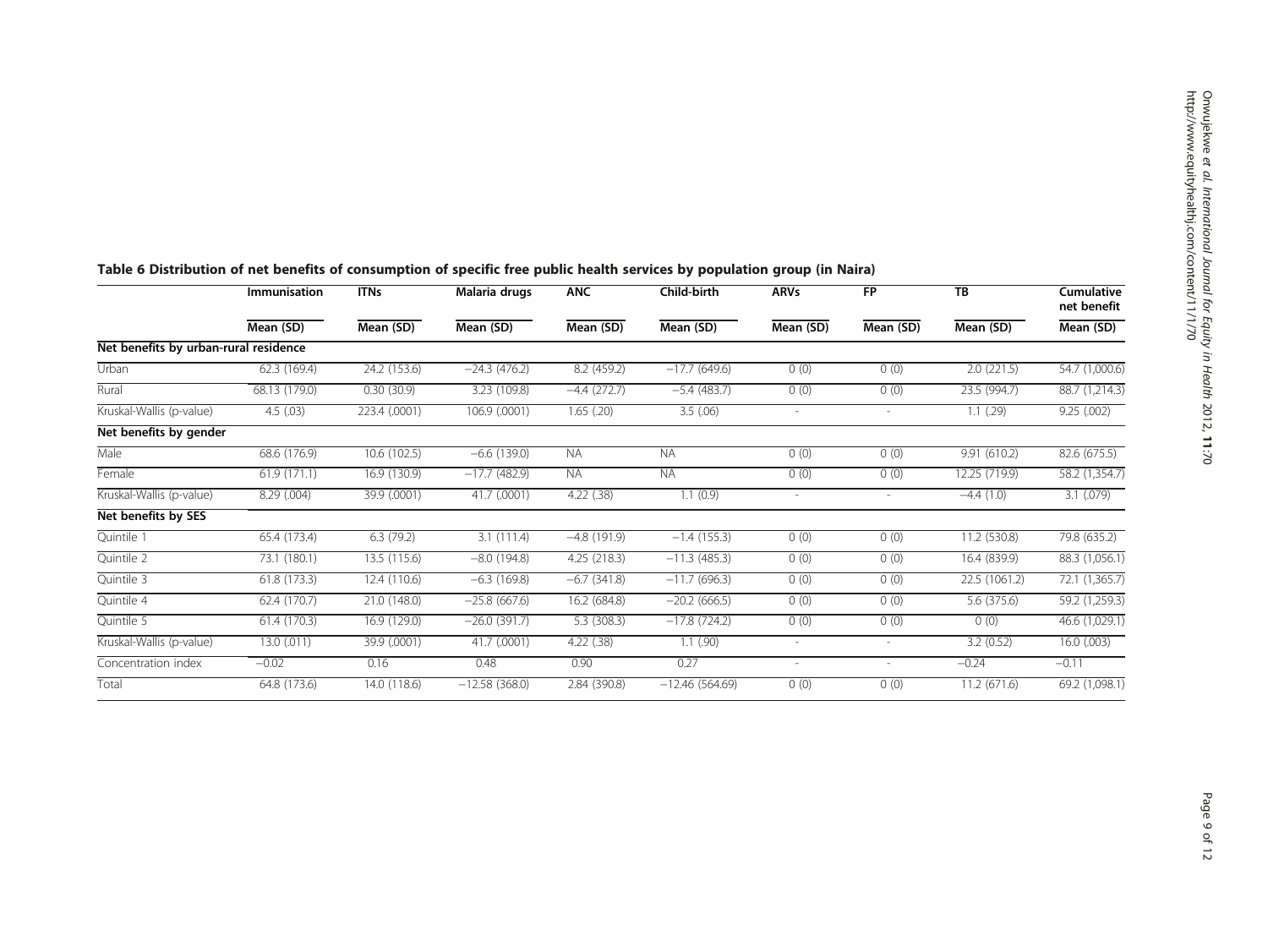showed negative net benefits for those services that are also provided by the private sector: drugs for treatment of malaria, ANC and childbirth services.

It was also found that some people spent money on services that are supposed to be free including, immunisation services, ITNs, anti-malaria drugs, ANC, child birth services, ARV, FP services and treatment of TB. More money was generally spent for all services in the urban areas except for child birth services compared to rural areas. However, compared to their share of the total population, the rural dwellers spent more money on four of the services indicating a greater burden to access public health services on the rural dwellers. There was also more expenditure amongst better-off SES quintiles compared to their share of the total population. The money that was paid for the supposedly free public health services may due to the imposition of formal user charges, private sector use of these services, or some degree of informal charging.

There was no clear underlying reason for the disparity in benefit incidence of the various public health services to different sexes and people living in urban and rural areas. However, the fact that pregnant women receive free ITNs and anti-malarial drugs from public health facilities could have contributed to their capturing higher benefits for those commodities. The finding that compared to their share in the population, rural dwellers marginally consumed more immunisation services and anti-malarial drugs and TB treatment services compared to urban dwellers was reassuring for control of the diseases, because usually people residing in rural areas lack access to healthcare services. However, the finding that urbanites consumed more of free ITNs and ANC services could be as a result of concentration of net distribution outlets and public health facilities in the urban areas.

The fact that the better-off SES consumed more of ITNs and ANC, represents inequity in the deployment of the two essential free services, which should be corrected using appropriate strategies. The 2008 NDHS also reported inequalities in ownership of ITNs, consumption of antimalarial drugs and ANC favouring the better off [[3\]](#page-10-0). Also, the explanation for the greater benefit incidence for treatment of TB by the poorer SES groups is clear since TB is a disease of poverty. However, the reasons for the inequity in the others are less clear, but could be due to the 'law of inverse equity' [[20](#page-10-0),[21](#page-11-0)], where the rich capture more of the benefits of publicly provided services when coverage is low, and that as coverage increases the poor will then start benefiting equally. It could also be due to higher formal and informal political activism by the beneficiaries, as it has been found that individuals with higher political activism have better access to health services than others [[22](#page-11-0)].

The finding that more urbanites spent money on most public health services except for treatment of TB compared to rural dwellers is probably because the services were more available in the urban areas and the urbanites also had more stable disposable income to spend on the health services. There are also higher cost providers in the urban areas. In addition, it is reasonable that females that had more access to services paid more, although it was surprising to discover females paid for services that are free to those that are pregnant. Also, the significant finding that payment for immunisation services increased as SES increased is probably an income effect. People that have more money were more willing to pay to receive the essential services. An implication is that the better-off are getting the services in places they have to pay. When viewed from the point that most of the services have externalities, the negative influences on non-coverage of all the needy people become worrisome. Nonetheless, while the rich are more likely to pay than the poor, the fact that the poor are as likely to use suggests that the immunisation programme is working.

One limitation of the study is that the one-month and six-month (for some priority free services) recall periods may not lead to very accurate collection of data on household health expenditures and consumption of some free services. Also, the questionnaire did not differentiate between public and private service provision and costs because the free services are almost entirely provided by the public sector, but may be delivered by the private sector, thus necessitating strong assumptions about patterns of use and expenditures. For instance, government uses private sector providers to deliver immunisation services in many remote parts of Nigeria by supplying them vaccines and syringes free of charge. was Also, the fact that our survey did not distinguish between pregnant and non-pregnant women beneficiaries in BIA to allow for a more robust conclusion about whether free services for pregnant are really free to them is a study limitation. It did not also examine relative need for services or outcomes. Another possible limitation of the study was we only examined the distribution of benefits for a limited range of public health services. Although the information presented is very useful for programmatic purposes, it may not provide a full set of information required by policymakers to have the full picture about the population groups that benefit from public expenditures. Such comprehensive information will help in holistically ensuring that public expenditures are equitably consumed by different population groups, especially in terms of ensuring vertical equity.

In computing BIA, future studies should investigate use and cost of public services at different levels of health facility, and be able to disaggregate consumption of public subsidies by age-groups and whether women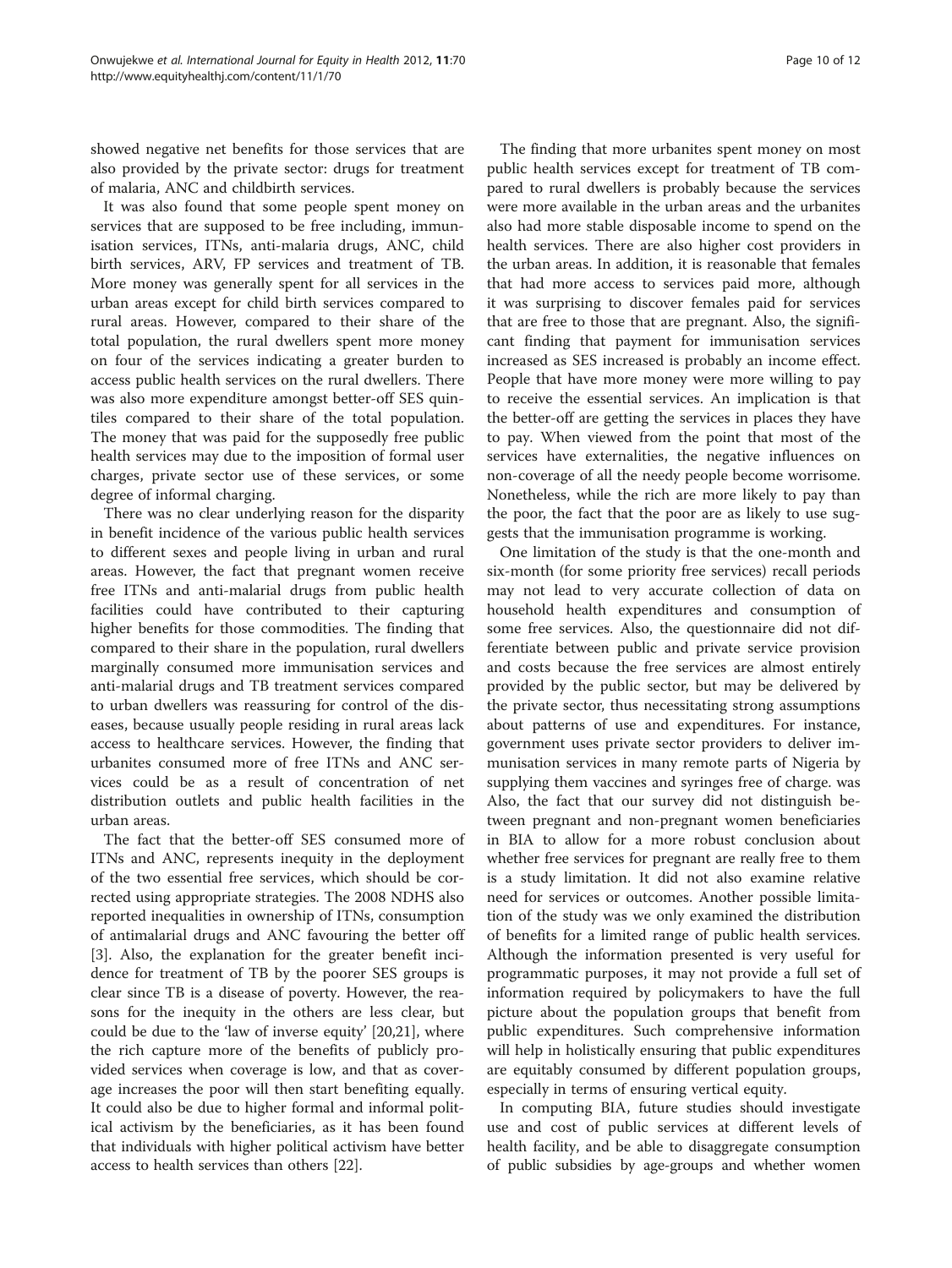<span id="page-10-0"></span>were pregnant or not and identify public sector utilization. This is especially important in case of immunisation services where different vaccines are given at different times and depending on whether or not a woman is pregnant. These will require more specific unit costs to be used in the computation of benefits. It will also be important to understand whether the payments for supposedly free public health services are legal or illegal. Also, future studies should attempt to compute unit costs from private and public sources and use them to value the benefits of services that are delivered through the different sectors. Furthermore, the indirect costs of consumption of services from different providers should be computed to explain further reasons why people would opt for the private sector where they will pay some money instead of the private sector where they may not have to pay any fee to consume the services.

Overall, it was reassuring to find that the poor gained more aggregate net benefits from priority public healthcare services and net benefits decreased as SES quintile increased. This also implies that if the coverage with these services is increased, the poor will benefit more and will be prevented from developing many diseases, most of which lead to their incurring impoverishing catastrophic health expenditures. However, the low and inequitable coverage with public health services, possible illegal payments, that could have further decreased access to the public health services are areas that require programmatic and policy interventions to address. The reasons that were provided by the 2008 National Demographic Health Survey (NDHS) why many children were not receiving immunisations included lack of information, fear of side effects and the venue for immunisation being located too far away [3]. The benefit incidence analysis framework is a useful tool for informing resource allocation decision-making in order to ensure equity of government spending on priority public health services. The government and development partners should develop ways and means of scaling-up the free distribution of vital public health services, whilst developing and implementing strategies that will be used to decrease private payments for such services. The services should be viewed as public goods with externalities and illegal payments which probably hindered access to their consumption will lead to negative consequences.

#### Competing interests

The authors declare that they have no competing interests.

#### Authors' contributions

OO and KH conceived the study, participated in the design, data collection and performed the statistical analysis. BU participated in the design, data collection and analysis. OO drafted the manuscript. All the authors read and approved the final manuscript.

#### Acknowledgements

We thank John Ataguba and Di McIntyre of University of Cape Town for their help. We also thank colleagues from IHPP, Bangkok Thailand for their assistance during data analysis. We acknowledge the contribution of Chima Onoka in data collection.

#### Author details

<sup>1</sup> Health Policy Research Group, Department of Pharmacology and Therapeutics, College of Medicine, University of Nigeria Enugu-Campus, PMB 01129, Enugu, Nigeria. <sup>2</sup>Department of Health Administration and Management, University of Nigeria Enugu-Campus, Enugu, Nigeria. <sup>3</sup>Department of Global Health and Development, London School of Hygiene and Tropical Medicine, London, United Kingdom. <sup>4</sup>Department of Community Medicine, College of Medicine, University of Nigeria Enugu-Campus, Enugu, Nigeria.

#### Received: 7 June 2012 Accepted: 11 November 2012 Published: 16 November 2012

#### References

- 1. Mays GP, Smith SA: Evidence links increases in public health spending to declines in preventable deaths. Health Aff 2011, 30(8):1585–1593.
- 2. Bennett S, Gilson L: Health financing: designing and implementing pro-poor policies. London: DFID Health Systems Resource Centre; 2001.
- 3. National Population Commission (NPC) [Nigeria] and ICF Macro: Nigeria Demographic and Health Survey 2008. Abuja: National Population Commission and ICF Macro; 2009.
- 4. Barat LM, Palmer N, Basu S, Worrall E, Hanson K, Mills A: Do malaria control interventions reach the poor? A view through the equity lens. Am  $J$  Trop Med Hyg 2004, 71(Suppl 2):174–178.
- 5. O'Donnell O, van Doorslaer E, Wagstaff A, Lindelow M: Analysing health equity using household survey data: a guide to techniques and their implementation. Washington DC: World Bank; 2007.
- Meerman J: Public expenditure in Malaysia: who benefits and why. New York: Oxford University Press (for The World Bank; 1979.
- 7. Selowsky M: Who benefits from government expenditures? A case study of Colombia. New York: Oxford University Press; 1979.
- 8. Demery L: Benefit incidence: a practitioner's quide. Washington DC: Poverty and Social Development Group, Africa Region, World Bank; 2000.
- 9. Ataguba J: Implications of the analysis of financing and benefit incidence in Ghana, South Africa and Tanzania for health insurance policy debates. Beijing: 7th World congress on Health Economics: harmonizing health and economics; 2009.
- 10. Onwujekwe O, Dike N, Chukwuka C, Uzochukwu B, Onyedum C, Onoka C, Ichoku H: Examining catastrophic costs and benefit incidence of subsidized anti-retroviral treatment programme in south-east Nigeria. Health Policy 2009, 90:223–229.
- 11. Federal Office of Statistics (FOS): Nigeria Living Standard Survey (NLSS) 2003/ 2004. Abuja: FOS; 2004.
- 12. Filmer D, Pritchett LH: Estimating wealth effects without expenditure data - or tears: an application to educational enrolments in states of India. Demography 2001, 38:115–132.
- 13. Wagstaff A, Van Doorslaer E, Paci P: On the measurement of inequalities in health. Soc Sci Med 1991, 33:545–557.
- 14. Anambra State Ministry of Health [AMOH]: Pricelist for services in publci health facilities in Anambra state. Awka: AMOH; 2007.
- 15. Enugu State Ministry of Health [EMOH]: Pricelist for services in publci health facilities in Enugu state. Enugu: EMOH; 2007.
- 16. Federal Ministry of Health [FMOH]: The National Strategic Health Development Plan (NSHDP). Abuja: FMOH; 2009.
- 17. Wolfson LJ, Gasse J, Lee-Martin S, Lydon P, Magan A, Tibouti A, Johns B, Hutubessy R, Salama P, Okwo-Bele J: Estimating the costs of achieving the WHO–UNICEF Global Immunization Vision and Strategy, 2006–2015. Bull World Health Organ 2008, 86(1):27–39.
- 18. Wagstaff A: Benefit Incidence Analysis. 25th edition.: World Bank: Research Working papers; 2010:1–25.
- 19. O'Donnell O, van Doorslaer E, Rannan-Eliya RP, Somanathan A, Adhikari SR, Harbianto D, et al: Who pays for health care in Asia? J Health Econ 2008, 27(2):460–475.
- 20. Armstrong-Schellenberg J, Victora CG, Mushi A, de Savigny D, Schellenberg D, Mshinda H, Bryce J: Tanzania Integrated Management of Childhood